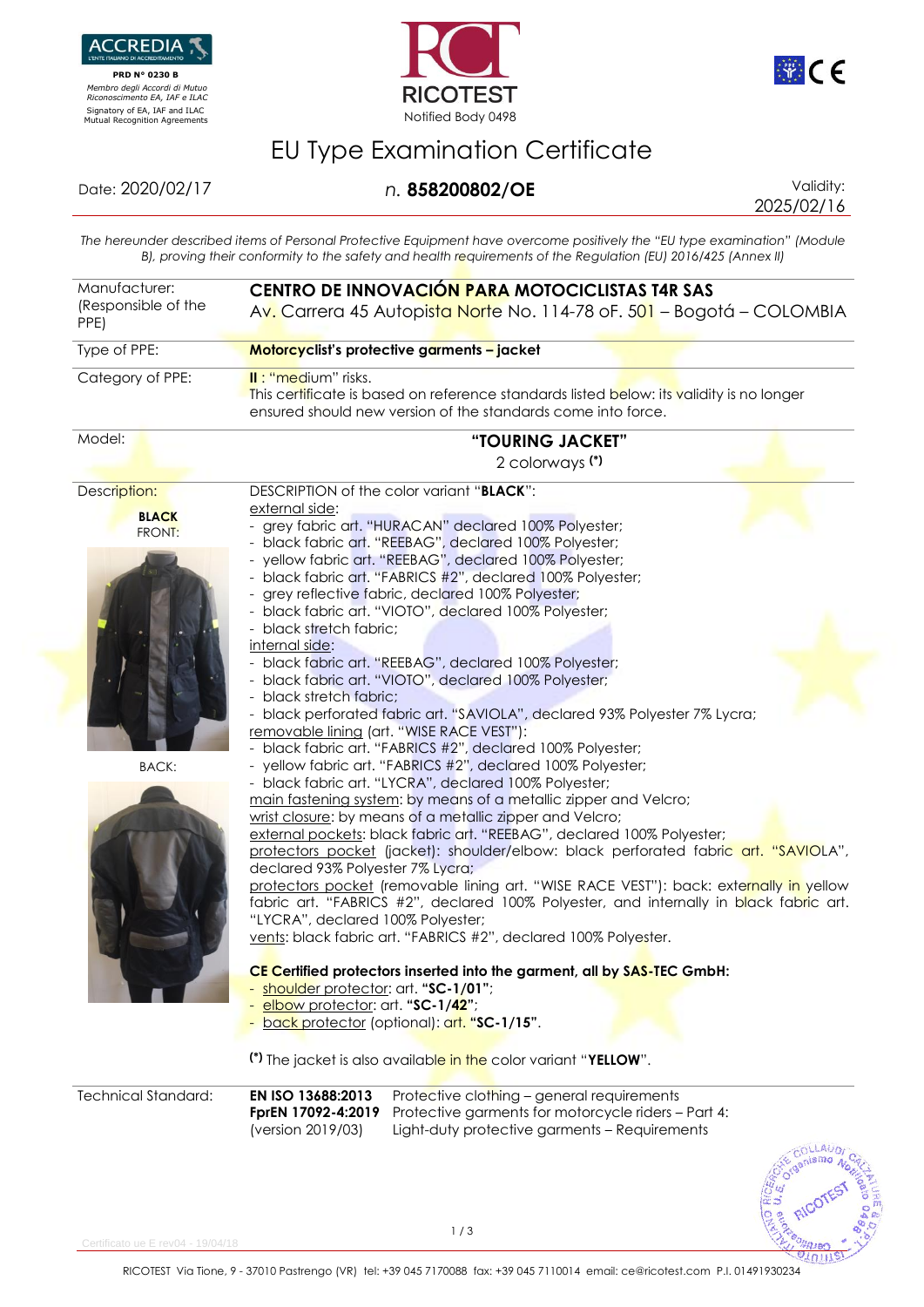

 **PRD N° 0230 B**  *Membro degli Accordi di Mutuo Riconoscimento EA, IAF e ILAC*





<u>OTUTITEI</u>

## EU Type Examination Certificate

| Date: 2020/02/17                                                                |                                                                                                                                                                                                                                                                                                                                                                                                                                                                                                                                                                                                                                                                                                                                                                                                                                                                                                                                                                                                                                                                                                   | n. 858200802/OE                                                                                                                                                                                                                                                                                                             | Validity:<br>2025/02/16                                                                                                                                                                                                                                                                                        |  |
|---------------------------------------------------------------------------------|---------------------------------------------------------------------------------------------------------------------------------------------------------------------------------------------------------------------------------------------------------------------------------------------------------------------------------------------------------------------------------------------------------------------------------------------------------------------------------------------------------------------------------------------------------------------------------------------------------------------------------------------------------------------------------------------------------------------------------------------------------------------------------------------------------------------------------------------------------------------------------------------------------------------------------------------------------------------------------------------------------------------------------------------------------------------------------------------------|-----------------------------------------------------------------------------------------------------------------------------------------------------------------------------------------------------------------------------------------------------------------------------------------------------------------------------|----------------------------------------------------------------------------------------------------------------------------------------------------------------------------------------------------------------------------------------------------------------------------------------------------------------|--|
| Intended use:                                                                   | Motorcycling: preventive use – correct fitting and positioning of the inner protections are<br>essential – the protective functions are guaranteed only by the jacket + protectors<br>correctly inserted.                                                                                                                                                                                                                                                                                                                                                                                                                                                                                                                                                                                                                                                                                                                                                                                                                                                                                         |                                                                                                                                                                                                                                                                                                                             |                                                                                                                                                                                                                                                                                                                |  |
| Size range:                                                                     | Manufacturer's sizing system (Men's sizes): from S to XXXL (correspondence with the<br>User's height and chest girth range in the size chart in the User Manual)                                                                                                                                                                                                                                                                                                                                                                                                                                                                                                                                                                                                                                                                                                                                                                                                                                                                                                                                  |                                                                                                                                                                                                                                                                                                                             |                                                                                                                                                                                                                                                                                                                |  |
| <b>Technical File:</b>                                                          | <b>DC-11280</b>                                                                                                                                                                                                                                                                                                                                                                                                                                                                                                                                                                                                                                                                                                                                                                                                                                                                                                                                                                                                                                                                                   |                                                                                                                                                                                                                                                                                                                             |                                                                                                                                                                                                                                                                                                                |  |
| Test report:                                                                    | RCT n° 3910439.01/E                                                                                                                                                                                                                                                                                                                                                                                                                                                                                                                                                                                                                                                                                                                                                                                                                                                                                                                                                                                                                                                                               |                                                                                                                                                                                                                                                                                                                             |                                                                                                                                                                                                                                                                                                                |  |
| Functions and<br>performance levels:                                            | The garment offers limited protection against mechanical risks arising from impact and<br>abrasion in case of a fall while participating in motorcycling activities: CE-Certified<br>incorporated impact protectors provide strengthened protection.<br>This PPE item has reached the following performance:<br><b>Class A</b> (*) = the lowest class including protectors, designed to give some protection<br>whilst having the lowest possible weight and ergonomic penalties associated with its use.<br>Protective function is linked to the correct fit of the garment - also the inner impact<br>protectors must be kept in their place: this falls within the responsibility of the user.<br>(*) = The applied Technical Draft document currently provides different levels of protection for<br>garments including protectors/shells: from class AAA (highest level of performance) to class AA<br>(medium level) to class A (lower level);<br>- class B for garments not including protectors / shells = just abrasion protection;<br>- class C for Impact protector ensemble garments. |                                                                                                                                                                                                                                                                                                                             |                                                                                                                                                                                                                                                                                                                |  |
| Marking:<br><b>CENTRO DE INNOVACION</b><br><b>PARA MOTOCICLISTAS</b><br>AIR BAG | printed on different labels stitched to the garment and displaying the following<br>information:<br>- CE Marking;<br>- Name/Registered Trademark (AIROBAG), address and website of the Manufacturer;<br>- item designation (article name);<br>- pictogram to indicate the intended use (motorcycling) + nr. / year of the Technical<br>- pictogram "i in the booklet" inviting the final user to read the User Manual;<br>- size indication (commercial size: on an extra label);<br>- additional information: "Made in", material composition, care/washing instructions,<br>warnings, etc.                                                                                                                                                                                                                                                                                                                                                                                                                                                                                                      | Draft of reference + indication of the class of protection achieved;<br>A TR ·                                                                                                                                                                                                                                              |                                                                                                                                                                                                                                                                                                                |  |
| Α<br>FprEN 17092-4:2019<br>$C \in \Box$<br><b>TOURING JACKET</b>                | MADE IN COLOMBIA<br>BY: CENTRO DE INNOVACIÓN PARA<br>MOTOCICLISTAS TECH4RIDERS SAS<br>NIT: 900.298.137-4<br>AV. CRA 45 NO 114 - 78 Off.501<br>BOGOTÁ, COLOMBIA<br>www.airobag.com<br>ventas@airobag.com                                                                                                                                                                                                                                                                                                                                                                                                                                                                                                                                                                                                                                                                                                                                                                                                                                                                                           | <b>MOTORCYCLIST AIRBAG</b><br>95% POLYESTER<br>4% NYLON<br><b>1% SPANDEX</b><br><b>BEFORE WASHING THE GARMENT</b><br><b>ALWAYS REMOVE THE PROTECTORS</b><br><b>CARE INSTRUCTIONS:</b><br>- MACHINE WASH (GENTLE 30°C)<br>- DO NOT USE WHITENER<br>- DRY IN SHADE<br>- DO NOT SQUEEZE<br>- DO NOT USE DRYER<br>- DO NOT IRON | <b>ATTENTION</b><br>HIGH ENERGY IMPACTS CAN CAUSE<br>SERIOUS INJURY OR EVEN DEATH. THE<br><b>USER IS EXPRESSLY INFORMED THAT</b><br>THE USE OF THIS PRODUCT IS NO<br><b>WARRANTY OF PERSONAL</b><br>PROTECTION AND IS NOT EXEMPT<br><b>FROM TAKING PRECAUTIONS FOR</b><br>SAFETY AND OBEY THE TRAFFIC<br>LAWS. |  |
| Certificato ue E rev04 - 19/04/18                                               |                                                                                                                                                                                                                                                                                                                                                                                                                                                                                                                                                                                                                                                                                                                                                                                                                                                                                                                                                                                                                                                                                                   | <b>函文图※图云</b><br>2/3                                                                                                                                                                                                                                                                                                        |                                                                                                                                                                                                                                                                                                                |  |

RICOTEST Via Tione, 9 - 37010 Pastrengo (VR) tel: +39 045 7170088 fax: +39 045 7110014 email[: ce@ricotest.com](mailto:ce@ricotest.com) P.I. 01491930234